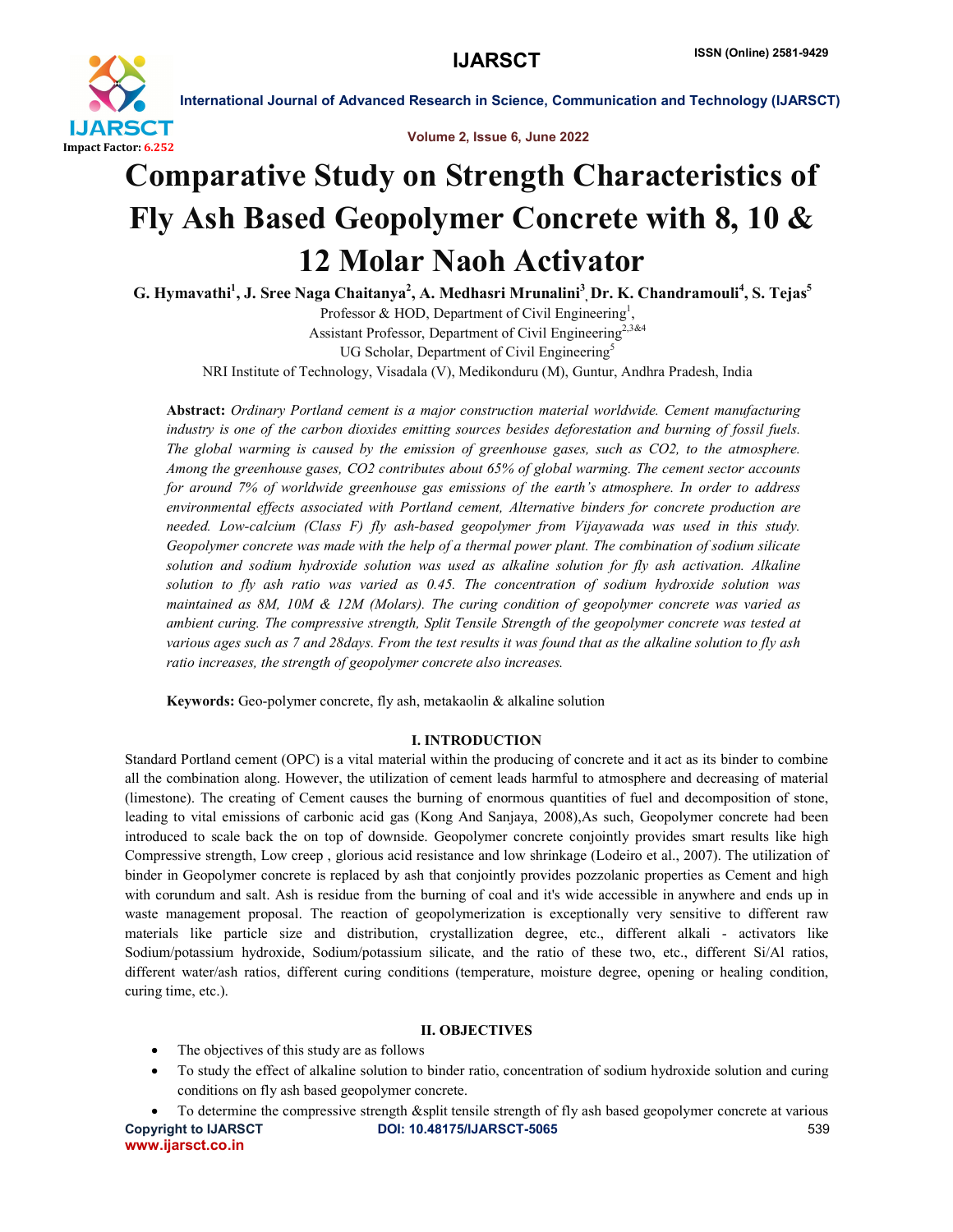International Journal of Advanced Research in Science, Communication and Technology (IJARSCT)



## Volume 2, Issue 6, June 2022

ages such as 7 days and 28days.

## III. MATERIALS

The materials used for making flyash-based geopolymer concrete specimens were low-calcium fly ash, aggregates, alkaline liquids, extra water and metakolin.

The properties of fly ash are presented in Table 1.

Table 1: Physical properties of Fly ash

| <b>S.NO   DESCRIPTION</b> | <b>VALUES</b> |
|---------------------------|---------------|
| Specific Gravity          | 3.12          |
| Fineness of fly ash       | 17.13         |

| <b>Table 2:</b> Chemical composition of fly ash |                                       |                              |  |  |
|-------------------------------------------------|---------------------------------------|------------------------------|--|--|
|                                                 | S. No. Name of the Chemical           | $%$ by weight $\vert$ S. No. |  |  |
|                                                 | Sulfate (SO4)                         | 1.24%                        |  |  |
| 2                                               | Magnesium Oxide (MgO)                 | 0.91%                        |  |  |
| 3                                               | Titanium Dioxide (TiO2)               | 0.42%                        |  |  |
| 4                                               | Ferric Oxide (Fe2O3 + Fe3O4) $4.17\%$ |                              |  |  |

# IV. EXPERIMENTAL INVESTIGATIONS

#### 4.1 Compressive strength results

The cube specimens of 150mm x 150mm x150mmwere cast and tested in compression testing machine for 7 ,28 days of curing period for different proportions of concrete mix and presented in table.

| S. No        | <b>Molarity</b> | 28 days | 56 days | 90 days |
|--------------|-----------------|---------|---------|---------|
|              | NC.             | 28.05   | 30.36   | 32.63   |
| $\mathbf{2}$ | 8M              | 28.62   | 31.03   | 33.53   |
| 3            | 10M             | 29.52   | 32.11   | 34.53   |
|              | 12M             | 30.66   | 33.38   | 35.88   |

Table 3: Compressive Strength of geopolymer concrete

#### 4.2 Split Tensile Strength Test

At the age of 28,56 and 90days, the cylindrical specimens (150mm diameter x 300mm height) were tested for evaluating the split tensile strength. The experiment is performed by putting a cylindrical sample horizontally between a compression-testing machines loading surface and the load is applied until the cylinder fails along the vertical diameter.

Table 4: Split tensile strength of concrete with recycled aggregates as partial replacement of cement in concrete

| S. No | <b>Molarity</b> | 28 days | 56 days | 90 days |
|-------|-----------------|---------|---------|---------|
|       | NC.             | 2.76    | 3.01    | 3.20    |
|       | 8M              | 2.79    | 3.03    | 3.25    |
| 3     | 10M             | 2.91    | 3.17    | 3.40    |
|       | 12M             | 2.97    | 3.23    | 3.46    |

# V. CONCLUSION

In this study, the concrete ingredient like cement is partially replaced by fly ash and metakaolin. Fly ash various different molarities of 8M, 10M and 12M.

The Compressive strength of normal concrete at the age of 28, 56 days and 90 days are N/mm² are 41.78 &62.84  $N/mm^2$ .

1. At 8M partial replacement of fly ash with cement the compression strength of concrete at 7 and 28 days are 20.08 and  $28.62N/mm^2$ .

www.ijarsct.co.in